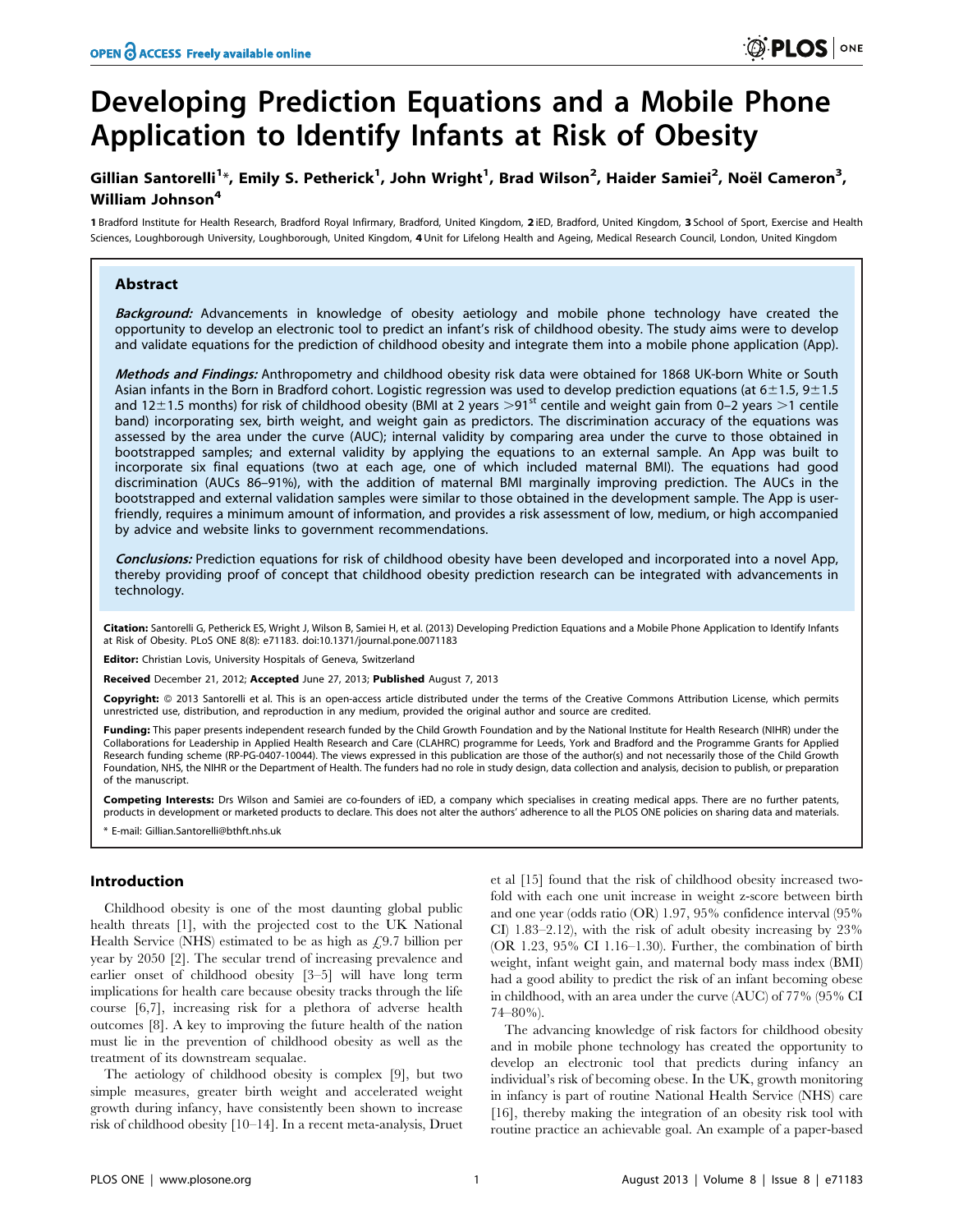tool for predicting obesity has been published [17], but it lacks the sophistication and the usability necessary for practice. For example, it only includes one prediction equation, thereby limiting its use to one age in infancy, and it requires the user to do the calculations. More recently, a web-based risk calculator for predicting childhood obesity in newborns has been developed [18], which performs the background calculations and estimates the risk of obesity as a percentage. Whilst this is a great improvement on the paper-based tool, extensive input data is required for variables which may not be available at assessment, and this may unfortunately limit its usability. It is the advent of smartphones and mobile devices such as tablets that really have the potential to revolutionise this type of clinical prediction tool. The uptake of smartphones is remarkable: in 2011 81% of US physicians used a smartphone [19], thus a mobile phone application (App) that can predict childhood obesity has the advantage of being instantly available to thousands of users.

The present study aims to (1) develop prediction equations which can be used during infancy for the early identification of risk of childhood obesity, (2) validate the prediction equations internally using statistical methods and externally in a different population, and (3) integrate the equations into a novel userfriendly App.

## Methods

#### Sample

The sample comprised 1868 participants in the Born in Bradford (BiB) birth cohort study (http://www.borninbradford. nhs.uk/) [20,21], of whom 804 were White British (422 boys, 382 girls) and 1064 were South Asian (540 boys, 524 girls). Briefly, BiB is a longitudinal multi-ethnic birth cohort study which recruited 12,453 women comprising 13,776 pregnancies recruited at approximately 28 weeks gestation between 2007 and 2010. The study aims to examine the impact of environmental, psychological and genetic factors on maternal and child health. Bradford is a city in the north of England with high levels of socio-economic deprivation and ethnic diversity. Similar to other cohorts, BiB has a subsample (BiB 1000,  $N = 1,735$ ) whose data have been augmented by more detailed assessments than those conducted in the full cohort [22]. The parents of all participants gave informed written consent for the data collection, and ethical approval was granted by Bradford Research Ethics Committee (Ref 07/H1302/112).

#### Data

Weight and length at six, 12, and 24 months of age were measured by trained study workers as part of the BiB 1000 assessment schedule. Weight in kilograms (kg) was assessed using Seca baby scales and length in centimetres (cm) using a standard neonatometer (both from Harlow Health Care, London UK). These data were supplemented by infant weight and length measurements collected by health visitors as part of routine NHS care. At the beginning of BiB, a measurement protocol/standard was produced and all health workers received training in anthropometry [23]. Test-retest reliability was subsequently assessed and technical errors of measurement were reported to be similar to those obtained by anthropometrists in research studies [23]. In addition, agreement between routine measurements and research measurements in a separate UK birth cohort study (ALSPAC) has been shown to be high [24], thereby providing justification for combining routine and research data in the present paper. A total of 3281 weight and length measurements were used in our analysis, 878 (26.8%) of which were research data and 2403 (73.2%) of which were routine data.

Data on childhood obesity risk factors were obtained from a number of sources. Maternal height (cm), ethnicity (White British/ South Asian (Pakistani, Indian, Bangladeshi and other South Asian)), education  $(*5* GCSE equivalent,  $\geq$  5 GCSE equivalent, 'A' level$ equivalent, Degree level equivalent, and other), and smoking during pregnancy (yes/no)) were obtained from an administered baseline questionnaire completed at recruitment at approximately 28 weeks of gestation. Maternal weight (kg) at pregnancy booking (approximately 12 weeks gestation), gestational diabetes (yes/no), gestational age at birth  $\overline{<}37$  weeks/ $\geq$ 37 weeks), gender (male/female), and birth weight (kg) were extracted from NHS maternity records. Maternal BMI (kg/m<sup>2</sup>) was calculated using weight measured at pregnancy booking and height from the baseline questionnaire.

#### Development of Prediction Equations

Logistic regression was used to develop the prediction equations. Anthropometric data were converted to age- and sex-adjusted zscores by comparison to the UK90 reference [25]. The outcome was ''risk for childhood obesity'' defined as a BMI greater than the 91st centile at age two years  $(\pm$  two months) and a conditional [26] weight z-score gain between birth and 2 years of age  $(\pm$  two months) greater than one centile band. Conditional weight gain was used because it accounts for starting size and regression to the mean. Predictor variables included sex, birth weight z-scores, conditional infant weight z-score gain from birth to assessment age (i.e. the age at which the infant would be assessed for risk), maternal BMI, and the other variables listed in the data section.

To ensure that the App could be utilised in children over a wide range of ages in infancy, we developed three series of equations, the first to be used at  $6\pm1.5$  months (equation 1), the second at  $9±1.5$  months (equation 2), and the third at  $12±1.5$  months (equation 3). The App would therefore be able to assess risk for childhood obesity in infants aged 4.5 to 13.5 months. Sample selection was based on complete covariate data, birth weight and weight/length data at age two years  $(\pm 2 \text{ months})$  in addition to weight data in at least one of the three age periods when assessment would take place. The number of infants in each prediction equation differed slightly, but was always greater than 700 (Table 1).

All potential predictors were entered into backward stepwise multivariable models that retained predictors with a p-value  $< 0.05$ . These models tested possible interactions of sex by birth weight, sex by conditional infant weight z-score gain, ethnicity by birth weight, and ethnicity by conditional infant weight z-score gain. Individual risk prediction scores were calculated using the coefficients (where  $\alpha$  is the constant and  $\beta_1$  to  $\beta_k$  is a vector of predictors) from each of the three final prediction equations:

$$
1/\Bigl(1+e^{-(\alpha+\beta1+\beta2+...+\beta k]}\Bigr)
$$

Sensitivity, specificity, and positive and negative predictive values (PPV and NPV, respectively) were calculated at risk score distribution cut-off points of 10%, 20% and 30% and area under the curves (AUCs) for the final logistic regression models were obtained to quantify the overall discrimination of the equations.

All analyses were conducted using Stata/SE v12 [27].

.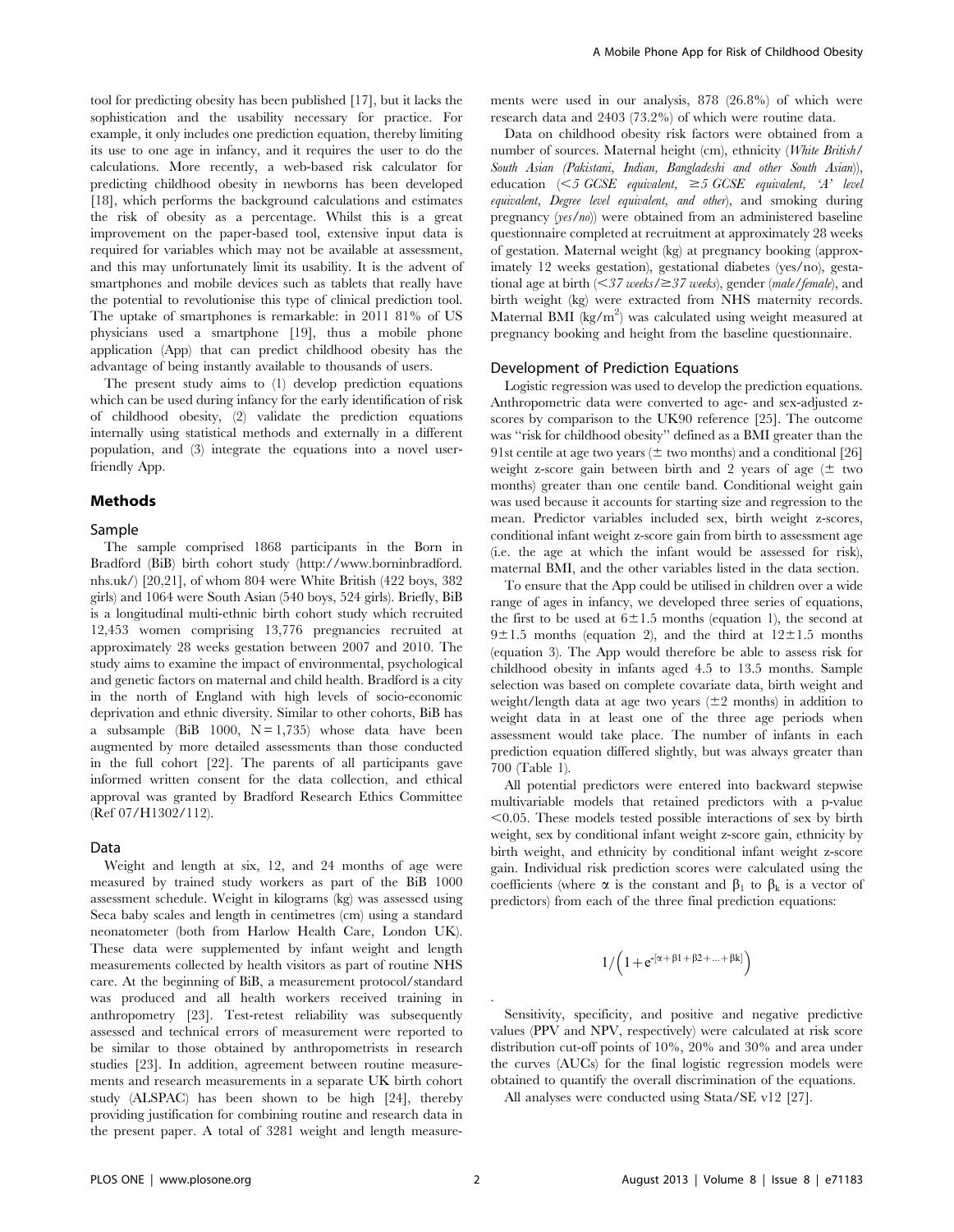Table 1. Characteristics of the development equation samples in the BiB cohort.

|                                                       | <b>Equation 1 sample</b> | <b>Equation 2 sample</b> | <b>Equation 3 sample</b> |  |
|-------------------------------------------------------|--------------------------|--------------------------|--------------------------|--|
|                                                       | $N = 1022$               | $N = 1528$               | $N = 731$                |  |
| Source of data                                        |                          |                          |                          |  |
| BiB 1000 data                                         | 310 (30.3)               | 281 (18.4)               | 287 (39.3)               |  |
| Routine NHS data                                      | 712 (69.7)               | 1247 (81.6)              | 444 (60.7)               |  |
| Baby's sex                                            |                          |                          |                          |  |
| Boys                                                  | 538 (52.6)               | 785 (51.4)               | 368 (50.3)               |  |
| Girls                                                 | 484 (47.4)               | 743 (48.6)               | 363 (49.7)               |  |
| Birthweight z-score, mean (SD)                        |                          |                          |                          |  |
| Boys                                                  | $-0.57(1.2)$             | $-0.56(1.2)$             | $-0.58(1.2)$             |  |
| Girls                                                 | $-0.56(1.2)$             | $-0.52(1.2)$             | $-0.58(1.2)$             |  |
| Weight change z-score, mean (SD) <sup>a</sup>         |                          |                          |                          |  |
| Boys                                                  | 0.07(0.9)                | 0.06(1.0)                | 0.02(0.9)                |  |
| Girls                                                 | $-0.08(1.0)$             | $-0.06(1.1)$             | $-0.02(1.1)$             |  |
| Infant BMI z-score at 2 years, mean (SD)              |                          |                          |                          |  |
| Boys                                                  | $-0.03(1.1)$             | $-0.03(1.1)$             | $-0.08(1.1)$             |  |
| Girls                                                 | $-0.08(1.2)$             | $-0.03(1.2)$             | $-0.01(1.1)$             |  |
| Ethnicity                                             |                          |                          |                          |  |
| <b>White British</b>                                  | 492 (48.1)               | 654 (42.8)               | 331 (45.3)               |  |
| South Asian                                           | 530 (51.9)               | 874 (57.2)               | 400 (54.7)               |  |
| Maternal BMI, mean (SD)                               | 25.9 (5.6)               | 26.0(5.6)                | 25.8 (5.5)               |  |
| Mother's education <sup>b</sup>                       |                          |                          |                          |  |
| <5 GCSE equivalent                                    | 190 (18.6)               | 330 (21.6)               | 142 (19.4)               |  |
| $\geq$ 5 GCSE equivalent                              | 310 (30.3)               | 472 (30.9)               | 222 (30.4)               |  |
| 'A' level equivalent                                  | 172 (16.8)               | 233 (15.3)               | 124 (17.0)               |  |
| Degree level equivalent                               | 291 (28.5)               | 406 (26.6)               | 195 (26.7)               |  |
| Other                                                 | 59 (5.8)                 | 87 (5.7)                 | 48 (6.6)                 |  |
| Smoked during pregnancy <sup>c</sup>                  | 136 (13.3)               | 201 (13.2)               | 97 (13.3)                |  |
| Gestational diabetes <sup>c</sup>                     | 76 (7.4)                 | 113(7.4)                 | 58 (7.9)                 |  |
| Gestational age $(<$ 37 weeks) <sup>c</sup>           | 47 (4.6)                 | 75 (4.9)                 | 33 (4.5)                 |  |
| Obesity and rapid weight gain at 2 years <sup>d</sup> | 83 (8.1)                 | 121 (7.9)                | 61(8.3)                  |  |

<sup>a</sup>Weight change z-score from birth to 6, 9 or 12 months in equation 1, 2 and 3 samples respectively.

<sup>b</sup>GSCE = General Certificate of Secondary Education; A-level = Advanced level.

Epichotomised Yes/No variable. Numbers are for Yes.

 $d$ Infant BMI >91<sup>st</sup> centile and growth from birth to 2 years of age  $\geq$ 1 centile band.

Values are numbers (percentages) unless stated otherwise.

doi:10.1371/journal.pone.0071183.t001

#### Validation of Prediction Equations

Internal validity was assessed using bootstrapping methods [28]. One thousand repetitions were used with replacement from the original sample for each equation, and the final bootstrap models then applied to the original samples.

External validity was assessed by applying the equations to an external sample and calculating the AUCs. We used data from the Children in Focus (CiF) subsample of the Avon Longitudinal Study of Parents and Children (ALSPAC) [29]. ALSPAC recruited 14,541 pregnant women, and 1432 families attended at least one CiF clinic. Ethical approval for the study was obtained from the ALSPAC Ethics and Law Committee and the Local Research Ethics Committees. The sample sizes of the ALSPAC cohort obtained for the present study were: equation 1 ( $n = 7$ ), equation 2  $(n = 880)$ , and equation 3  $(n = 867)$ . Due to insufficient numbers equation 1 could not be validated with the ALSPAC data.

## Results

Tables 1 and 2 describe the characteristics of the development (BiB 1000) and external validation (ALSPAC) samples respectively. The main difference between the samples from the two cohorts were that almost all the infants in the ALSPAC samples were of White origin (98%) compared to around 45% of infants of White British origin in the BiB 1000 cohort.

The prevalence of childhood obesity in the BiB 1000 and ALSPAC samples respectively was 8.1% in equation 1 (insufficient data in the ALSPAC sample), 7.9% and 9.6% in equation 2, and 8.3% and 9.7% in equation 3.

#### Childhood Obesity Risk Prediction

Development model. Table 3 shows the factors that were significantly associated with the risk of childhood obesity at 2 years in the development models. The equation 1 sample revealed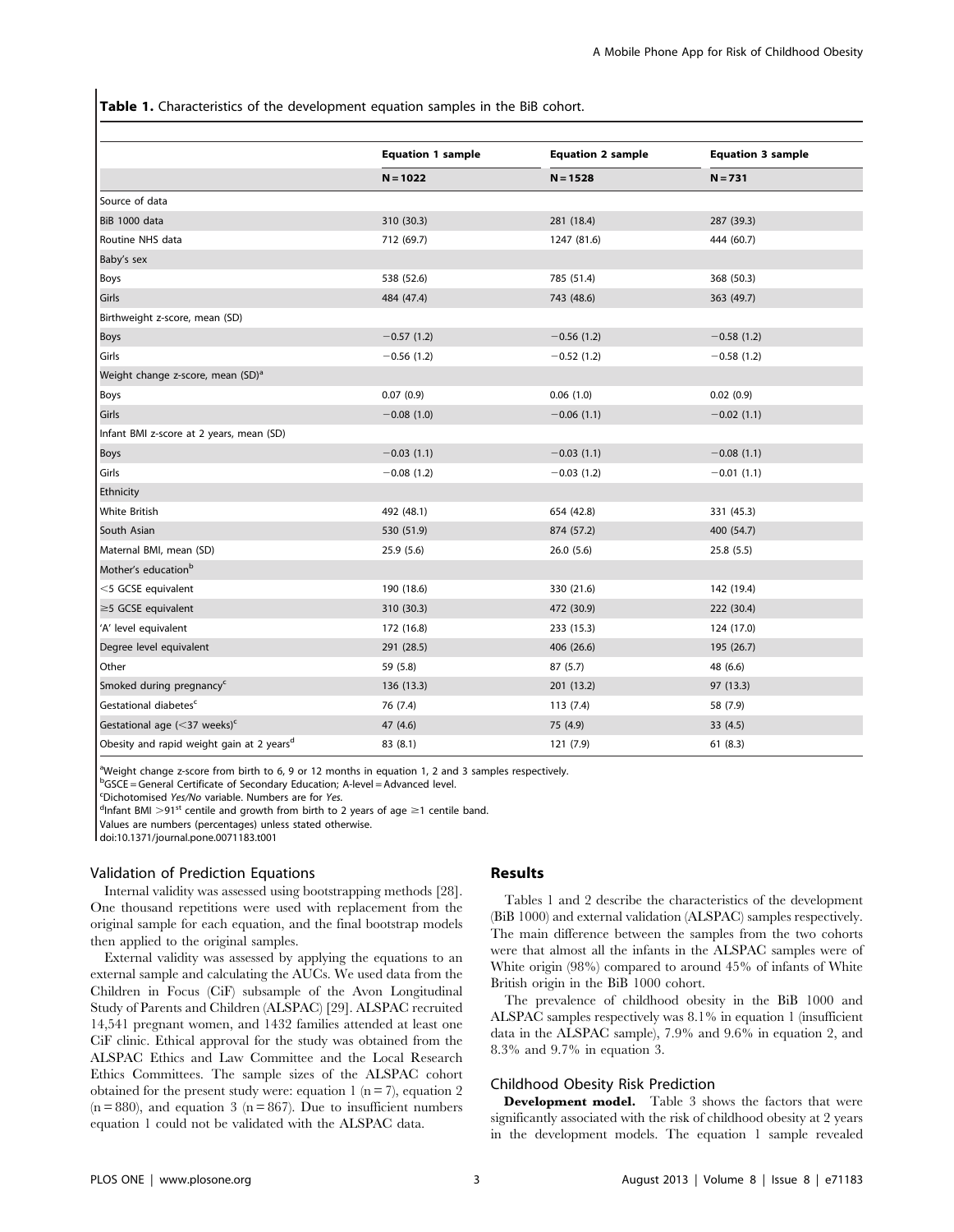Table 2. Characteristics of the external validation samples in the ALSPAC cohort.

|                                                       | <b>Equation 2 sample</b> | <b>Equation 3 sample</b> |
|-------------------------------------------------------|--------------------------|--------------------------|
|                                                       | $N = 880$                | $N = 867$                |
| Baby's sex                                            |                          |                          |
| <b>Boys</b>                                           | 481 (54.7)               | 470 (54.2)               |
| Girls                                                 | 399 (45.3)               | 397 (45.8)               |
| Birthweight z-score, mean (SD)                        |                          |                          |
| Boys                                                  | $-0.10$ (1.08)           | $-0.09(1.06)$            |
| Girls                                                 | $-0.01(1.01)$            | $-0.02(1.01)$            |
| Weight change z-score, mean (SD) <sup>a</sup>         |                          |                          |
| Boys                                                  | 0.01(0.98)               | 0.30(0.96)               |
| Girls                                                 | $-0.01(0.94)$            | $-0.35(0.92)$            |
| Infant BMI z-score at 2 years                         |                          |                          |
| Boys                                                  | 0.18(0.98)               | 0.17(0.98)               |
| Girls                                                 | 0.25(0.93)               | 0.26(0.93)               |
| Ethnicity                                             |                          |                          |
| White                                                 | 865 (98.3)               | 852 (98.3)               |
| Other                                                 | 15(1.7)                  | 15(1.7)                  |
| Maternal BMI, mean (SD)                               | 23.4 (4.0)               | 23.4(4.1)                |
| Mother's education <sup>b</sup>                       |                          |                          |
| <5 GCSE equivalent                                    | 92 (10.5)                | 91 (10.5)                |
| $\ge$ GCSE equivalent                                 | 323 (36.7)               | 318 (36.7)               |
| 'A' level equivalent                                  | 240 (27.3)               | 236 (27.2)               |
| Degree level equivalent                               | 132 (15.0)               | 130 (15.0)               |
| Other                                                 | 93 (10.6)                | 92 (10.6)                |
| Smoked during pregnancy <sup>c</sup>                  | 150(17.1)                | 146 (16.8)               |
| Gestational diabetes <sup>c</sup>                     | 3(0.3)                   | 2(0.2)                   |
| Gestational age $(<$ 37 weeks) <sup>c</sup>           | 36(4.1)                  | 35 (4.0)                 |
| Obesity and rapid weight gain at 2 years <sup>d</sup> | 84 (9.6)                 | 84 (9.7)                 |

<sup>a</sup>Weight change z-score from birth to 9 or 12 months in equation 2 and 3 samples respectively.

<sup>b</sup>GSCE = General Certificate of Secondary Education; A-level = Advanced level.

Epichotomised Yes/No variable. Numbers are for Yes.

 $d$ Infant BMI >91<sup>st</sup> centile and growth from birth to 2 years of age  $\geq$ 1 centile band.

Values are numbers (percentages) unless stated otherwise. Equation 1 could not be validated due to insufficient numbers.

doi:10.1371/journal.pone.0071183.t002

significant associations between risk of childhood obesity at 2 years and birthweight z-score, weight change z-score, maternal BMI, South Asian ethnicity and gestational age <37 weeks. The equation 2 sample saw significant associations with birthweight zscore, weight change z-score and maternal BMI. In the equation 3 sample, only birthweight z-score and weight change z-score were significant, though the effect size of weight gain was considerably greater than in the samples for equations 1 and 2. The AUC (95% CI) for the three equations were, equation 1:86.5% (82.5–90.4%), equation 2:86.1% (82.8–89.4%) and equation 3:91.1% (87.8– 94.4%).

Validity of the prediction equations. The final multivariable bootstrap model for the equation 1 sample demonstrated statistical significance of birthweight z-score, weight gain z-score and maternal BMI, but not gestational age and ethnicity. However, the AUC (95% CI) for the bootstrapped model was the same as for the development model (85.8% (81.6–90.0%)). The bootstrapped models for equations 2 and 3 retained the same variables as the development models, with no change in AUCs.

Table 3. The final development models showing factors significantly associated with risk of childhood obesity at 2 years for each equation.

|                                                | <b>Equation 1</b>   | <b>Equation 2</b> | <b>Equation 3</b>                    |
|------------------------------------------------|---------------------|-------------------|--------------------------------------|
| Birthweight z-score                            | 2.09 (1.59, 2.75)   |                   | 1.67 (1.36, 2.05) 2.28 (1.64, 3.12)  |
| Weight change z-score                          | 4.45 (3.28, 6.04)   |                   | 4.48 (3.52, 5.72) 8.80 (5.45, 14.21) |
| Maternal BMI                                   | 1.05 (1.00, 1.09)   | 1.05 (1.01, 1.09) |                                      |
| South Asian ethnicity <sup>a</sup>             | 1.80 (1.05, 3.11)   |                   |                                      |
| Gestational age $(<$ 37<br>weeks) <sup>b</sup> | $0.26$ (0.07, 0.96) |                   |                                      |
|                                                |                     |                   |                                      |

Reference categories: a White British;

<sup>b</sup>Gestational age ≥37 weeks.

Values are odds ratios with 95% confidence intervals.

doi:10.1371/journal.pone.0071183.t003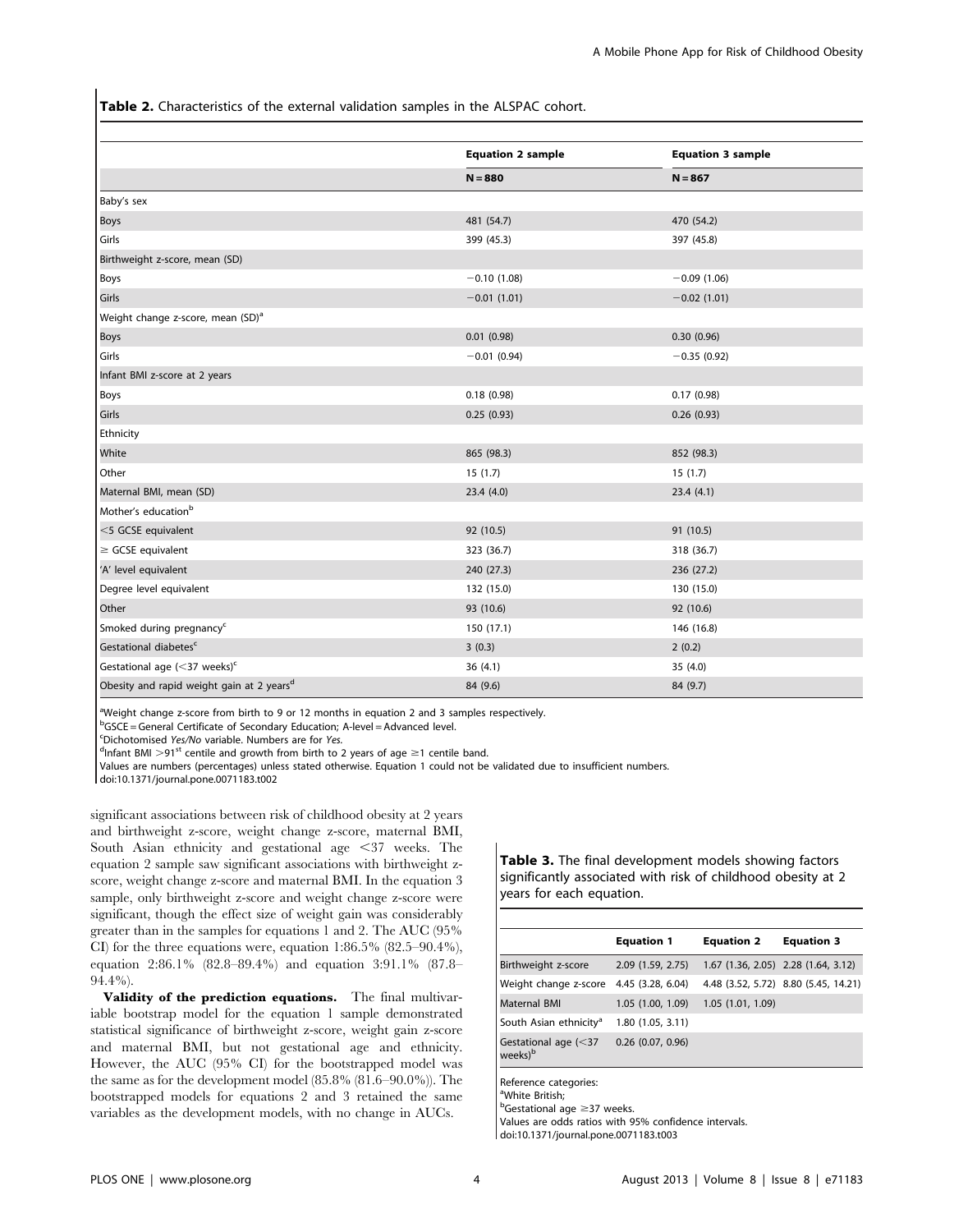Due to insufficient numbers equation 1 could not be validated using ALSPAC data. Equations 2 and 3 had AUCs (95% CI) of 85.0% (81.0–89.1%) and 88.6% (85.2–92.0%) respectively when applied to the ALSPAC sample.

## Prediction Equations used in the App

As birthweight z-score and weight gain z-score were significant predictors of childhood obesity in the development and validation models, they were selected as covariates in the sex-adjusted prediction model for the App. Discrimination accuracy of the risk scores for predicting childhood obesity was excellent, equation 1: AUC 85.3% (95% CI 81.0–89.6%), equation 2: AUC 85.7% (82.4–89.0%) and equation 3: AUC 91.1% (87.9–94.4%). The coefficients used to derive the childhood obesity risk scores from the final multivariable regression model are presented in table 4. At the 10% distribution cut-off point, the ranges from the diagnostic tests for the three equations were: sensitivity (50.6– 65.6%), specificity (93.5–94.9%), PPV (41.2–54.1%) and NPV (95.5–96.8%) (Table 5).

The coefficients used to derive the risk scores for a further three models which additionally included maternal BMI are presented in table 6. The ranges from the diagnostic tests at the 10% cut-off point were: sensitivity (50.6–67.2%), specificity (93.5–95.1%), PPV (40.8–55.4%) and NPV (95.5–97.0%) (Table 7). The AUC (95% CI) for equations 1, 2 and 3 were 85.8% (81.6–90.0%), 86.1% (82.8–89.4%) and 91.1% (87.9–94.4%) respectively.

#### The App: Healthy Infant Weight?

Figure 1 shows the *Healthy Infant Weight?* App icon. Baby's sex, date of birth, birthweight and current weight are required, and maternal height and weight (to calculate BMI) are optional. The App can accept weight measurements in kilograms or pounds and height in centimetres or feet and inches. A risk assessment is displayed as high, medium or low risk of obesity and the current weight z-score is displayed. We chose a risk score distribution cutoff threshold of 10% as being high risk as this approximately reflected the proportion of children in our development and validation samples with obesity and rapid weight gain at 2 years. Children with a cut-off threshold of between 10–20% were defined as being of medium risk and children above 20% low risk. The risk assessment page is accompanied by government endorsed advice on healthy eating, physical activity and parenting tips together with links to an external website where further information can be obtained.

Table 4. Coefficients used to derive the childhood obesity risk score from a multivariable logistic regression model for each equation comprising baby's sex, birthweight z-score and weight change z-score.

|           |                                    | <b>Coefficient values</b> |                              |                   |  |
|-----------|------------------------------------|---------------------------|------------------------------|-------------------|--|
|           | Variable                           |                           | <b>Equation 1 Equation 2</b> | <b>Equation 3</b> |  |
| A         | Constant                           | $-3.718$                  | $-3.542$                     | $-3.937$          |  |
| $\beta$ 1 | Female sex                         | 0.488                     | 0.288                        | 0.234             |  |
| $\beta$ 2 | Birthweight z-score                | 0.599                     | 0.551                        | 0.824             |  |
| $\beta$ 3 | Weight z-score change <sup>a</sup> | 1.501                     | 1.508                        | 2.174             |  |

<sup>a</sup>Weight change z-score from birth to 6, 9 or 12 months in equation 1, 2 and 3 samples respectively.

Probability childhood obesity =  $1/(1+e^{-[\alpha+\beta1+\beta2+\beta3]})$ .

doi:10.1371/journal.pone.0071183.t004

The App can be used on all Apple devices (iPhone, iPad and iPod Touch) and is free to download from the App store.

## **Discussion**

Childhood obesity is a major public health threat in the UK [1] and innovative strategies to identify infants at the greatest risk are necessary for its prevention. Here, we provide proof of concept that childhood obesity risk prediction equations can be developed using existing birth cohort data and incorporated into a mobile phone application, suitable for use by parents and health care practitioners. The resulting App allows the prediction of risk for childhood obesity during a critical 9 month period of early growth (4.5 to 13.5 months), when biological responses to environmental stimuli can initiate obesogenic trajectories that have long-term consequences for health [30].

There is extensive literature on the early life risk factors for obesity [10–12], which is summarised in a recent review of systematic reviews [31]. Along with maternal diabetes, maternal smoking, no or short duration of breastfeeding, short sleep duration and physical inactivity; high birthweight and rapid infant weight gain were identified as consistent predictors of high obesity risk. The systematic review of Baird et al [32], for example, showed an increased odds of obesity at ages 4.5–20 years in infants who grew the fastest ranged between 1.06 and 5.70. These odds ratios were generally greater than those for the other risk factors [31], but this is perhaps not surprising given that infant growth is a surrogate measure of accumulation of risk because the other risk factors act to accelerate early life growth to put infants on a trajectory towards obesity [33–37]. This is why our prediction equations focused on weight gain as the key predictor of risk for childhood obesity.

A recent meta-analysis of 10 birth cohort studies including 47,661 participants reported that a one unit increase in weight zscore change between birth and one year of age conferred a twofold increase in risk for childhood obesity at ages between six and 14 years [15]. This study had a large multi-national sample and an outcome in middle to late childhood, but it only provides an equation to predict the risk of childhood obesity at one year of age. In this way, it is similar to other smaller studies that have used logistic regression to investigate exposures that confer increased childhood obesity risk [13,17,38–40]. The problem with these existing prediction equations is that there is no practical translation as we cannot expect all infants to be assessed for obesity risk at one year of age, for example, or to have the same variables collected at the assessment as included in the prediction equations.

A paper-based tool to predict an infant's risk of childhood obesity has been proposed [17], but it relies heavily on the user and has a number of design issues. For example, the equation requires conditional weight gain, thus the user has to convert raw data to z-scores, which necessitates a strong understanding of statistics. As an obesity prediction tool needs to incorporate multiple complex equations and perform background calculations whilst also being user friendly, we believe that an electronic tool is the only realistic option. Indeed, a web-based prediction tool has recently been developed [18] which performs the background calculations and is therefore a great improvement on the paperbased model. The tool requires information on parental BMI, number of household members, maternal professional category, gestational smoking and birth weight, and this requirement for so many variables may unfortunately limit the usability of the tool. During the development of our App, we found that maternal BMI was often not available, and focus groups with health visitors revealed that frequently this was because the mother was unwilling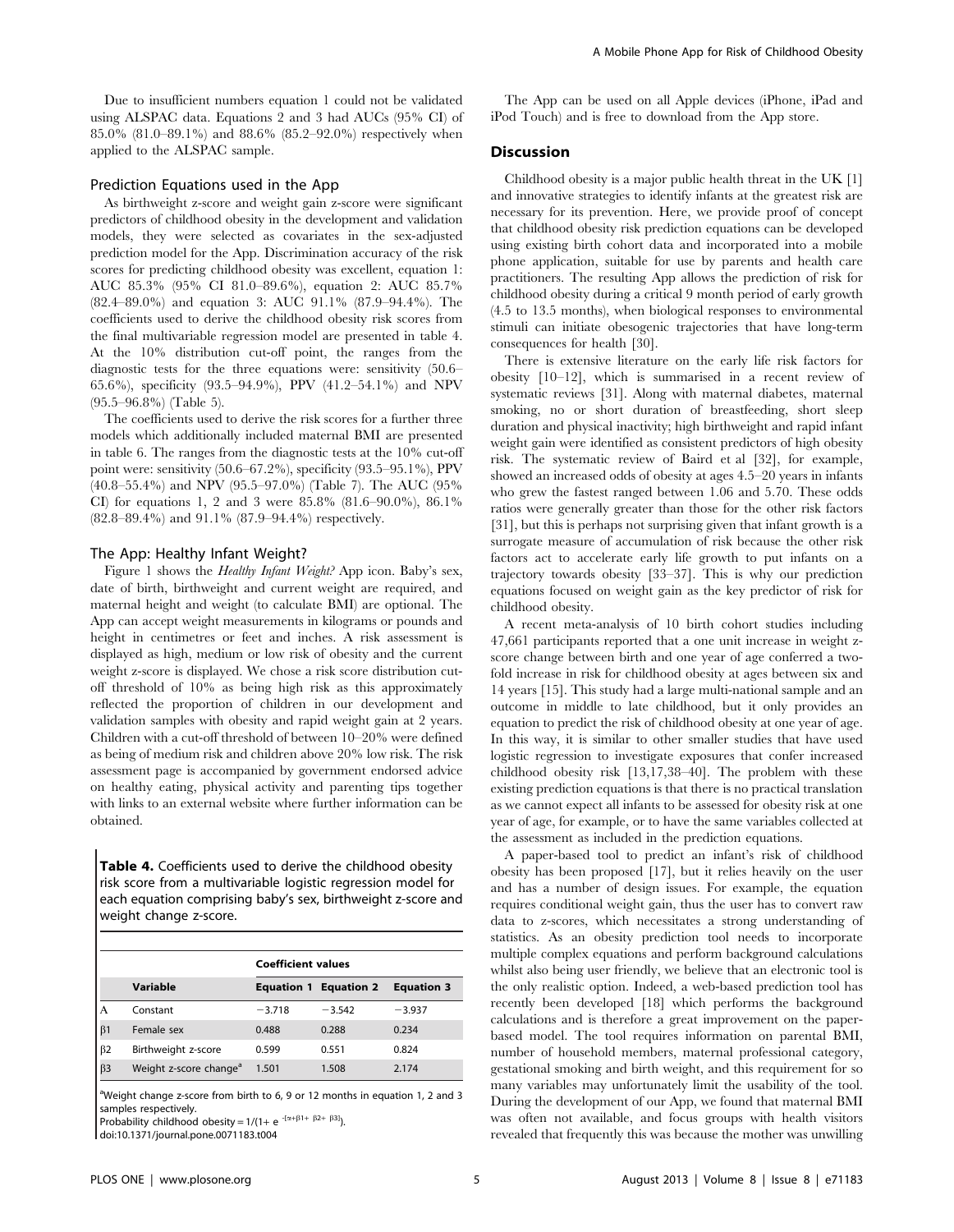Table 5. The predictive ability of the obesity risk score for childhood obesity derived from a model comprising baby's sex, birthweight z-score and weight change z-score between birth and 6 (equation 1), 9 (equation 2) or 12 (equation 3) months.

| Proportion of the population<br>above risk score threshold (%) | <b>Risk score</b><br>threshold | Sensitivity %<br>(95% CI) | <b>Specificity %</b><br>(95% CI) | PPV %<br>(95% CI) | NPV %<br>(95% CI) |
|----------------------------------------------------------------|--------------------------------|---------------------------|----------------------------------|-------------------|-------------------|
| <b>Equation 1</b>                                              |                                |                           |                                  |                   |                   |
| 30                                                             | 0.0731                         | 78.3 (67.9, 86.6)         | 74.2 (71.3, 77.0)                | 21.2 (16.7, 26.2) | 97.5 (96.1, 98.5) |
| 20                                                             | 0.1155                         | 69.9 (58.8, 79.5)         | 84.3 (81.9, 86.6)                | 28.3 (22.2, 35.0) | 96.9 (95.5, 98.0) |
| 10                                                             | 0.2072                         | 50.6 (39.4, 61.8)         | 93.6 (91.9, 95.1)                | 41.2 (31.5, 51.4) | 95.5 (94.0, 96.8) |
| <b>Equation 2</b>                                              |                                |                           |                                  |                   |                   |
| 30                                                             | 0.0662                         | 77.7 (69.2, 84.8)         | 73.9 (71.5, 76.2)                | 20.4 (16.8, 24.4) | 97.5 (96.3, 98.3) |
| 20                                                             | 0.1104                         | 68.6 (59.5, 76.7)         | 84.1 (82.1, 86.0)                | 27.0 (22.1, 32.4) | 96.9 (95.8, 97.8) |
| 10                                                             | 0.2082                         | 53.7 (44.4, 62.8)         | 93.5 (92.1, 94.8)                | 41.7 (33.8, 49.8) | 95.9 (94.7, 96.9) |
| Equation 3                                                     |                                |                           |                                  |                   |                   |
| 30                                                             | 0.0609                         | 86.9 (75.8, 94.2)         | 75.1 (71.6, 78.3)                | 24.1 (18.6, 30.3) | 98.4 (96.9, 99.3) |
| 20                                                             | 0.1065                         | 77.0 (64.5, 86.8)         | 85.1 (82.1, 87.7)                | 32.0 (24.5, 40.2) | 97.6 (96.0, 98.7) |
| 10                                                             | 0.2391                         | 65.6 (52.3, 77.3)         | 94.9 (93.0, 96.5)                | 54.1 (42.1, 65.7) | 96.8 (95.2, 98.0) |

PPV = positive predictive value; NPV = negative predictive value.

doi:10.1371/journal.pone.0071183.t005

to reveal her weight or be weighed. This is why we chose to have maternal BMI as an optional addition to the App, with little or no difference in discrimination. Furthermore, many mothers are not able to provide paternal BMI, either because they are single parents or simply because they did not know it: for example, it is notable that 12% of the BiB cohort sampled in this study were single or not cohabiting with their partner. In addition, it has been reported that women tend to underestimate the weight of partners who are very overweight [41], thus there are several risks of introducing bias when parental BMI is required for prediction either through missingness or error of this information.

We present the development of a practical mobile phone application that can be used during a wide range of ages (4.5 to 13.5 months) in infancy when growth monitoring is part of routine health care [16]. The App requires information on baby's sex, date of birth, birthweight and current weight, and users can optionally add maternal height and weight (to calculate BMI). We chose not to include ethnicity and gestational age in equation 1 because although they were significant predictors in the development

Table 6. Coefficients used to derive the childhood obesity risk score from a multivariable logistic regression model for each equation comprising baby's sex, birthweight z-score, weight change z-score and maternal BMI. Probability childhood obesity =  $1/(1 + e^{-[\alpha + \beta] + \beta^2 + \beta^3] + \beta^4}).$ 

|           |                                    | <b>Coefficient values</b> |                              |                   |  |
|-----------|------------------------------------|---------------------------|------------------------------|-------------------|--|
|           | Variable                           |                           | <b>Equation 1 Equation 2</b> | <b>Equation 3</b> |  |
| $\alpha$  | Constant                           | $-4.920$                  | $-4.745$                     | $-4.625$          |  |
| $\beta$ 1 | Female sex                         | 0.493                     | 0.255                        | 0.230             |  |
| $\beta$ 2 | Birthweight z-score                | 0.577                     | 0.505                        | 0.798             |  |
| $\beta$ 3 | Weight change z-score <sup>a</sup> | 1.494                     | 1.501                        | 2.149             |  |
| $\beta$ 4 | Maternal BMI                       | 0.044                     | 0.046                        | 0.026             |  |

<sup>a</sup>Weight change z-score from birth to 6, 9 or 12 months in equation 1, 2 and 3 samples respectively.

doi:10.1371/journal.pone.0071183.t006

model, neither of these factors was significant in the internal and external validity analyses. Furthermore, ethnicity in our sample was restricted to White British and South Asian and it was felt that this would not reflect the ethnic diversity (or lack thereof) in many areas. The App is user friendly; it requests only essential information, allows the user to input data in any unit, and is designed so the user is always moving forward without having to return to screens that they have already seen. The advantages of an electronic tool over alternatives, such as the paper based tool [17], are that the App incorporates complex background equations to avoid the practitioner having to do the calculations themselves; it can include any number of prediction equations to account for infants being assessed at different ages and for the real life scenario that not all predictor variables will be available in all instances, and it gives a simple result linked to evidence based advice.

The lack of a hard outcome in adolescence or adulthood is perhaps the greatest limitation of the present study, because even though obesity risk tracks across the life course [42–46], some infants with high risk for our outcome at age two years may not progress to develop childhood obesity or disease outcomes in adolescence or adulthood. We did, however, include a measure of rapid weight gain over the prior age period  $(>1)$  centile band between 0–2 years) in our outcome because it is a major risk factor for a plethora of adverse health outcomes [13–15,47–50] and therefore has greater specificity than just high BMI. Another limitation is that although the prediction equations were developed in the UK in a predominantly White/South Asian cohort in an area with high levels of socio-economic deprivation, and validated in a separate predominantly White cohort with low levels of socioeconomic deprivation also in the UK, the equations may not be generalisable to international populations; further validation is therefore warranted.

As a next step, qualitative work is needed to understand how this tool will be received by health care practitioners. As children in the Born in Bradford cohort grow up there will be an opportunity to update our prediction equations using later life health outcomes. Alternatively, a similar approach to that used in the Druet et al [15] paper could be used to pool data from UK and international birth cohort studies to develop a series of prediction equations for use in infancy. Now the App has been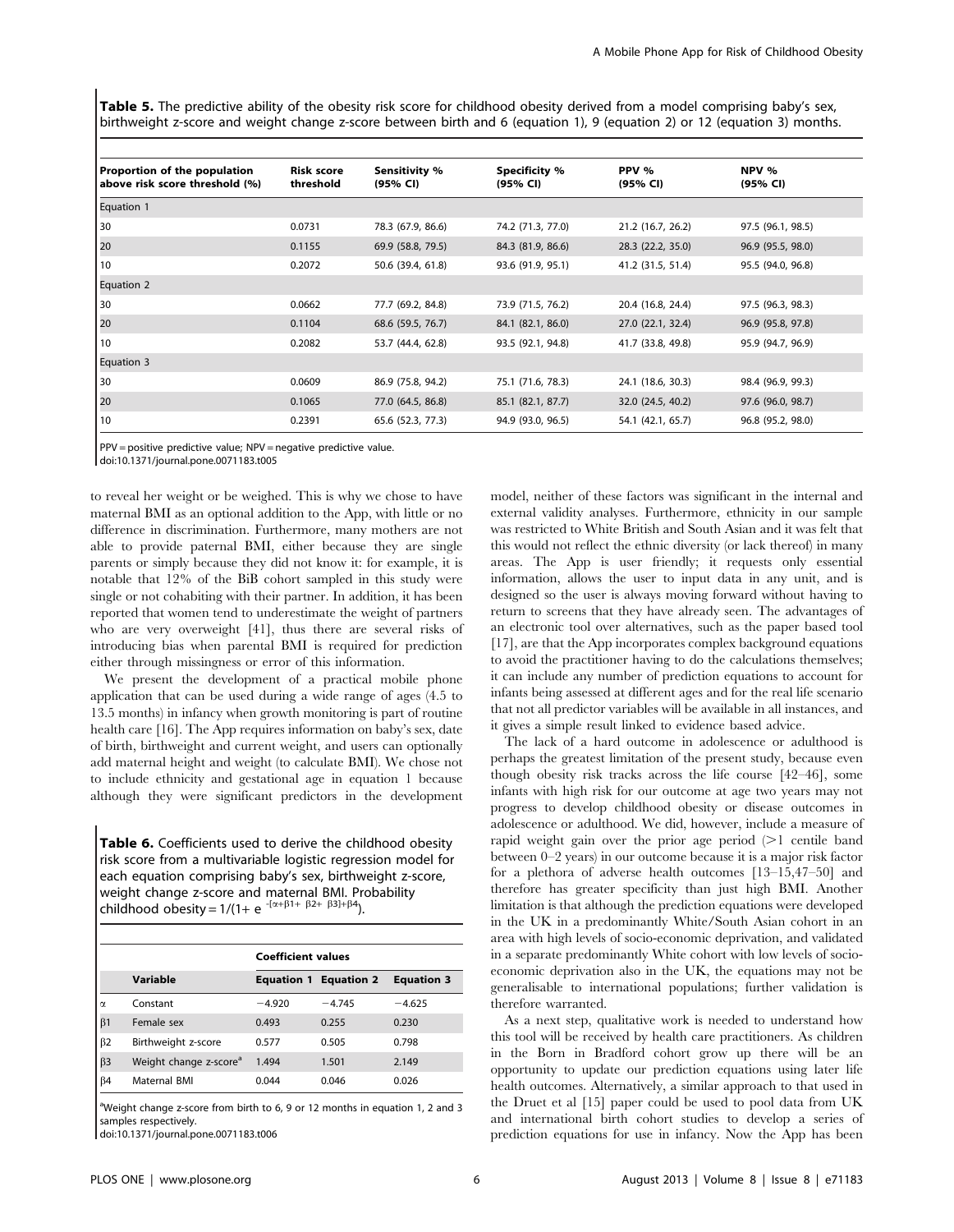Table 7. The predictive ability of the obesity risk score for childhood obesity derived from a model comprising sex, birthweight zscore, weight change z-score between birth and 6 (equation 1), 9 (equation 2) or 12 (equation 3)months, and maternal BMI.

| Proportion of the population<br>above risk score threshold (%) | <b>Risk score</b><br>threshold | Sensitivity %<br>(95% CI) | <b>Specificity %</b><br>(95% CI) | PPV %<br>(95% CI) | NPV %<br>(95% CI) |
|----------------------------------------------------------------|--------------------------------|---------------------------|----------------------------------|-------------------|-------------------|
| Equation 1                                                     |                                |                           |                                  |                   |                   |
| 30                                                             | 0.0696                         | 81.9 (72.0, 89.5)         | 74.5 (71.6, 77.3)                | 22.1 (17.6, 27.2) | 97.9 (96.6, 98.8) |
| 20                                                             | 0.1156                         | 71.1 (60.1, 80.5)         | 84.5 (82.0, 86.7)                | 28.8 (22.7, 35.5) | 97.1 (95.7, 98.1) |
| 10                                                             | 0.2183                         | 50.6 (39.4, 61.8)         | 93.5 (91.7, 95.0)                | 40.8 (31.2, 50.9) | 95.5 (94.0, 96.8) |
| Equation 2                                                     |                                |                           |                                  |                   |                   |
| 30                                                             | 0.0646                         | 76.9 (68.3, 84.0)         | 74.0 (71.6, 76.3)                | 20.3 (16.7, 24.2) | 97.4 (96.2, 98.3) |
| 20                                                             | 0.1076                         | 69.4 (60.4, 77.5)         | 84.2 (82.2, 86.1)                | 27.5 (22.5, 32.8) | 97.0 (95.9, 97.9) |
| 10                                                             | 0.2042                         | 52.1 (42.8, 61.2)         | 93.7 (92.3, 94.9)                | 41.4 (33.5, 49.7) | 95.8 (94.6, 96.8) |
| Equation 3                                                     |                                |                           |                                  |                   |                   |
| 30                                                             | 0.0612                         | 88.5 (77.8, 95.3)         | 75.2 (71.8, 78.5)                | 24.5 (19.0, 30.8) | 98.6 (97.2, 99.4) |
| 20                                                             | 0.1051                         | 77.0 (64.5, 86.8)         | 85.2 (82.3, 87.8)                | 32.2 (24.7, 40.4) | 97.6 (96.0, 98.7) |
| 10                                                             | 0.2404                         | 67.2 (54.0, 78.7)         | 95.1 (93.2, 96.6)                | 55.4 (43.4, 67.0) | 97.0 (95.3, 98.1) |

PPV = positive predictive value; NPV = negative predictive value.

doi:10.1371/journal.pone.0071183.t007

developed, new prediction equations can be incorporated as software updates with minimal work. The App could also be developed to incorporate any number of other functionalities, such as plotting of growth measurements on a growth chart, geospatial mapping of an infant's obesity risk score compared to their peers, and an obesity prevention programme for those infants identified as having high risk. A social networking service could also be integrated into the App to encourage parents to share personal experiences and learn from one another. Social networking analysis suggests that an individual's weight is influenced by their friendship network [51] and this may be a factor in the spread of obesity [52], particularly in environments where overweight and obesity is prevalent and there is a misperception of one's own



Figure 1. The Healthy Infant Weight? App. doi:10.1371/journal.pone.0071183.g001

weight status [53]. Thus, the use of the App may become more widespread as parents discuss it within their social networks, resulting in a greater awareness of the risk of childhood obesity and possibly the sharing of information on ways to prevent it. Other future developments include building a web-based application, which could be integrated into existing clinical software, and to create an App for the android platform, thereby allowing the App to be accessed by a wider audience.

In conclusion, we have developed data driven prediction equations for risk of childhood obesity and incorporated them into a mobile phone application, thereby providing proof of concept that childhood obesity prediction research can be integrated with advancements in technology to deliver a clinically relevant tool to practitioners.

## Acknowledgments

Born in Bradford: We are grateful to all the families who took part in this study, to the midwives for their help in recruiting them, the paediatricians and health visitors and to the Born in Bradford team which included interviewers, data managers, laboratory staff, clerical workers, research scientists, volunteers and managers.

ALSPAC: We are extremely grateful to all the families who took part in this study, the midwives for their help in recruiting them, and the whole ALSPAC team, which includes interviewers, computer and laboratory technicians, clerical workers, research scientists, volunteers, managers, receptionists and nurses. The UK Medical Research Council and the Wellcome Trust (Grant ref: 092731) and the University of Bristol provide core support for ALSPAC.

We would also like to thank Simon Faulkner from NHS Airedale, Bradford and Leeds for providing us with the Child Health Data, and Lesley Fairley from Born in Bradford for appraising the manuscript.

## Author Contributions

Conceived and designed the experiments: GS EP JW BW HS NC WJ. Performed the experiments: GS. Analyzed the data: GS. Contributed reagents/materials/analysis tools: GS. Wrote the paper: GS WJ. Affiliation with the commercial company iED who designed the app: BW HS.